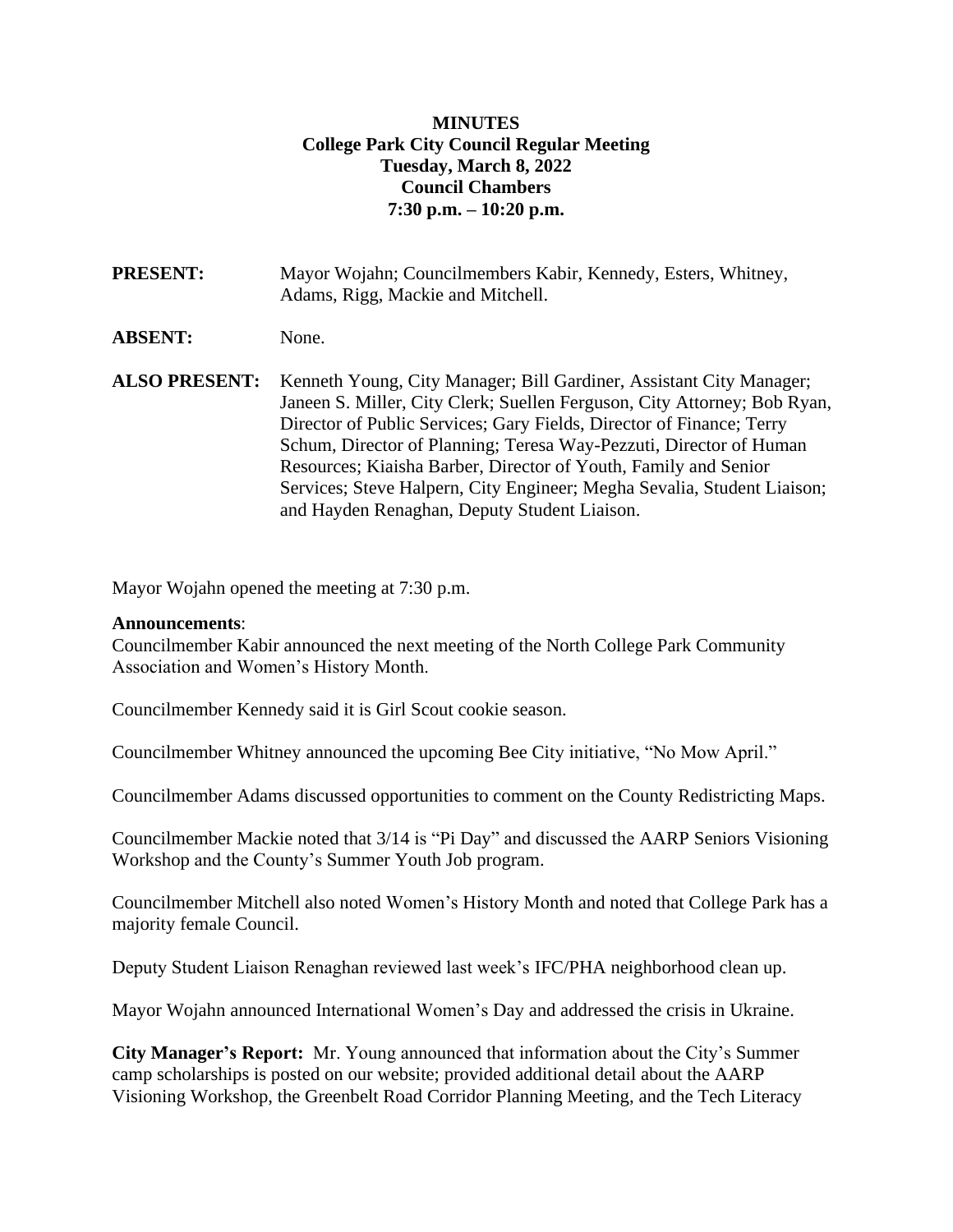College Park City Council Minutes March 8, 2022 Page 2

Workshop being held here on Saturday. He said that the City and UMD are finalists in the Washington Business Journal "Best Development Deal of 2021."

#### **Amendments to / Approval of the Agenda:**

A motion was made by Councilmember Rigg and seconded by Councilmember Kennedy to move Item 22-G-42 to the Consent Agenda. The motion passed 8-0.

A motion was made by Councilmember Whitney and seconded by Councilmember Kabir to add HB 1333, the Modified Muffler bill, to the Consent agenda, since the public hearing is on March 10. The motion passed 8-0.

A motion was made by Councilmember Mitchell and seconded by Councilmember Esters to approve the agenda as amended. The motion passed 8-0.

### **Public Hearings**:

**A. Public Hearing on the Petition Request for Traffic Calming in the 4600 block of Guilford Road:**

Mr. Halpern reviewed the staff report.

### **Public Comment:**

**Keane Bhatt, the petitioner**: Mr. Bhatt spoke in support of the petition; the speeds are high and this will slow down the traffic.

[7:58 p.m., Whitney/Esters, 5 minute recess to work out the technical difficulty with Zoom.]

**Cassie Ghee, resident:** She does not mind traffic calming but does not want it in front of her property. 7 years ago her sister's car was hit in front of her house and police did respond, so it should have been in the report.

There being no further public comment, Mayor Wojahn declared this public hearing as having been held.

## **B. 22-R-06 City's participation in the renewal application for the Greater College Park RISE Zone**

Mr. Williams gave an overview of the RISE Zone and said the intention with this Resolution is to renew our RISE Zone designation. In 2016 the Mayor and Council authorized the City's participation for a five year period. We are part of a consortium of partners. This is a request for a renewal for another 5 years. There are 2 notes: 1) the Stone Straw Property is not included in the application; 2) the consortium recommends the 50% tax credit, not the 75% level as previously discussed. He responded to questions he received during the past week: State offers a 10% tax credit to RISE Zone participants. RISE Zone and RTC cannot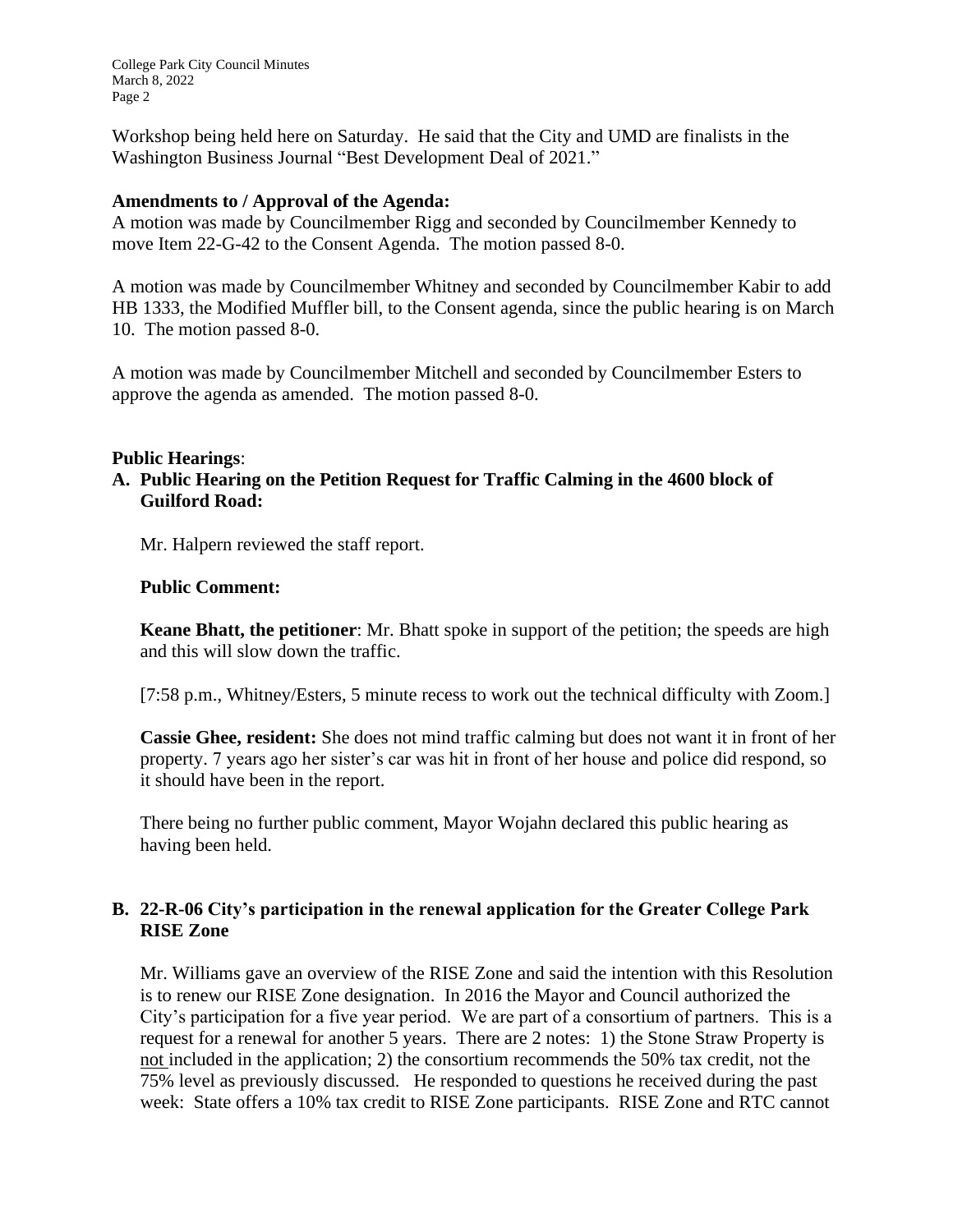be used together. Opportunity Zones and Enterprise Zones are offered based on census map tracking: there is only one Enterprise Zone in the County but more than 100 Opportunity Zones.

## **Public Comment:**

**Mary King, resident**: The fiscal impact of the rental assistance program is unknown. More questions need to be asked and answered. This covers a large area and many businesses could qualify.

**Mary Cook, resident:** She is opposed to these huge tax credits. If they can't support themselves through their businesses they shouldn't be in business. All this money we are giving away is money we can't use for amenities in the City. Let's use that money for our residents.

There being no further public comment, Mayor Wojahn declared this public hearing as having been held.

## **C. 22-O-02, An Ordinance to amend the Fiscal Year 2022 Budget (FY 2022 Budget Amendment #2) to transfer the recovery of lost revenue of \$10M from the ARPA allocation.**

Mr. Fields reviewed the staff report. This allows the City to select the \$10M allocation for recovery of lost revenue from ARPA funds.

Councilmember Kabir asked what the procedure is to make specific allocations from the ARPA funds. Mr. Fields said it will be up to the Council to consider during the budget process.

There was no public comment on this item. Mayor Wojahn declared this public hearing as having been held.

**D. Ordinance 22-O-03, an Ordinance Of The Mayor And Council Of The City Of College Park, Amending Chapter 175 "Taxation", Article IV, "Revitalization Tax Credit", §175-10 "Eligibility Criteria" To Authorize The Mayor And Council To Approve A Level Two Tax Credit For A Property That Has Received Authority From Prince George's County For A Payment In Lieu Of Taxes Under §7-506.1 Of The Taxation-Property Article, Annotated Code Of Maryland**

Ms. Ferguson described this amendment to the Revitalization Tax Credit to allow for a change in the Level 2 tax credit, which is a larger credit for a longer period of time, to add an option that if the county grants a PILOT under certain sections of the state code, that might also qualify a project for a Level 2 City Revitalization Tax Credit. She described the language in the state code. It would allow, among other things, the City to support an affordable housing initiative.

#### **Public Comment:**

**Peter King, resident:** At the introduction of this ordinance the question was raised about whether there was prior discussion of this topic at a Worksession, and Council deferred. He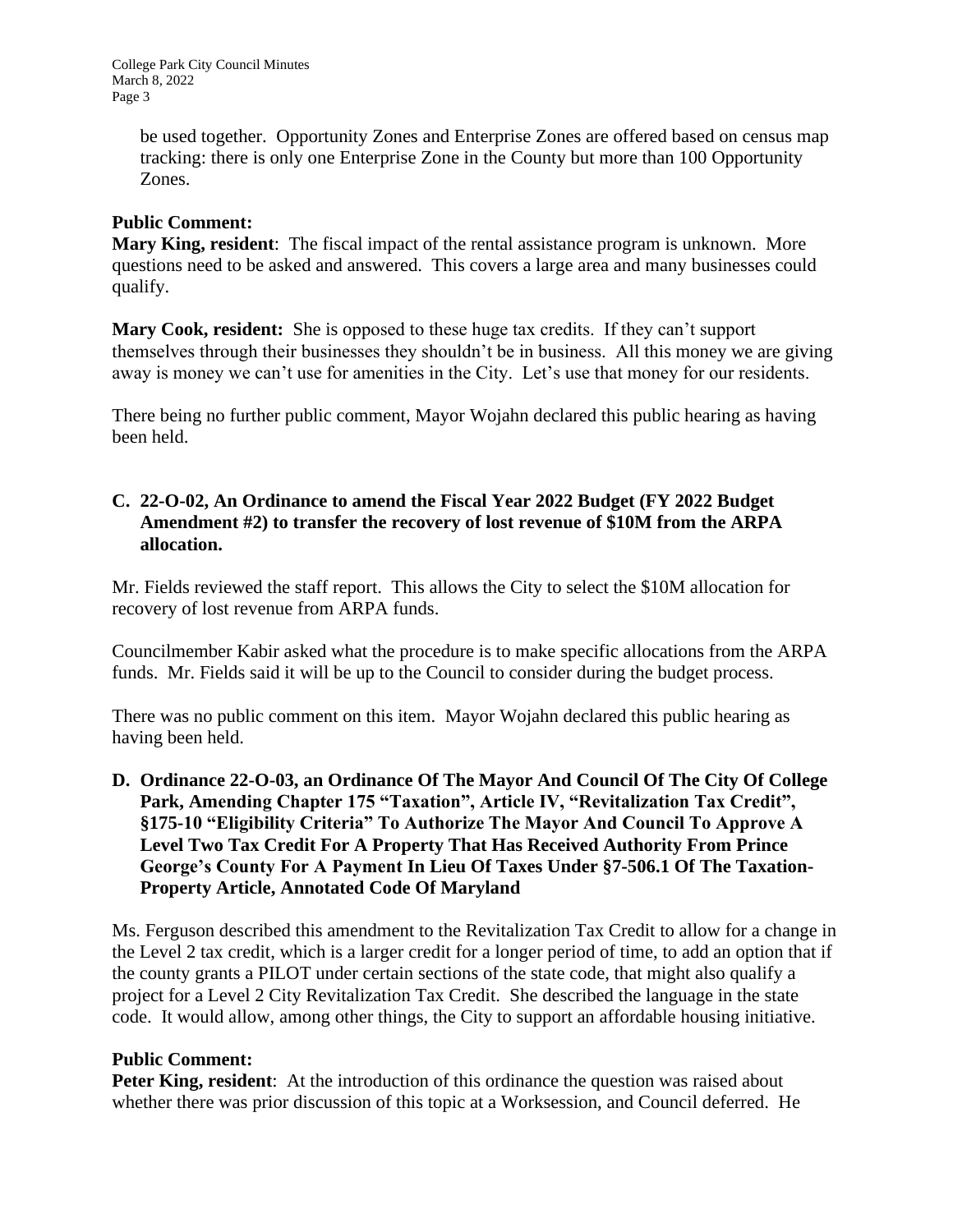hopes the Council intends to do that tonight. Ordinances do not come out of thin air, if it was a prior discussion in closed session, the Open Meetings Act requires that some aspect of this to be disclosed, even the Council authorizing the City attorney to draft legislation. He discussed the requirements of the Maryland Open Meetings Act.

**Mary King, resident**: A tax break of up to 60% for up to 15 years is a whopping tax credit. Financial consultants should be hired to help the City make a more knowledgeable decision about tax credits.

There being no further public comment, Mayor Wojahn declared this public hearing as having been held.

# **E. Ordinance 22-O-04, An Emergency Amended Ordinance Of The Mayor And Council Of The City Of College Park Authorizing The Acquisition Of Certain Property Located At 4704 Calvert Road and 7307 Rhode Island Avenue, College Park, Maryland, For A Public Purpose.**

Mr. Young said the City is interested in purchasing the property identified as 4704 Calvert Road and 7307 Rhode Island Avenue. The property has a single family residence that contains 4 rental units that generate approximately \$48K in revenue/year. Additional land is zoned R55 and R18. Explanation of how we arrived at the purchase price: County's assessed value on 4704 Calvert is \$700K, which tends to be less than the actual value, plus the annual rental income, plus the additional 5 lots at \$200K for each vacant lot. We have the ability to do a number of things with the property which will be determined with community input after we acquire it. We are in the process of doing our due diligence. Phase 1 environmental has been completed, title and appraisal are underway. We will have all of this information before we close on the property. If we close before 3/17 price is \$1.7M. If we close after that date the price goes up by \$50K. R55 zoning is residential with a minimum lot area of 5500 sq ft. R18 zoning is multifamily with 18 dwelling units per acre. The funds for purchase will come from the CIP budget for property acquisition.

## **Public Comment:**

**Dave Dorsch, resident**: What is the emergency about this ordinance? What is affordable housing? How is it green space if it is developed? What is the City's strategic plan at this location? The City does not need this property. If the City purchases it then the City becomes the landlord. This is in an historic district and the house probably can't be torn down.

**D.W. Rowlands, resident of the property in question**: Hopes the City will buy the property because it has been maintained by the current owner as affordable housing which is the only reason they can live here. College Park needs an affordable housing program and this would be a good start.

**Mary King, resident**: The City Council recently told the public about their interest in purchasing this property, as an emergency, without knowing what they want to do with it. It is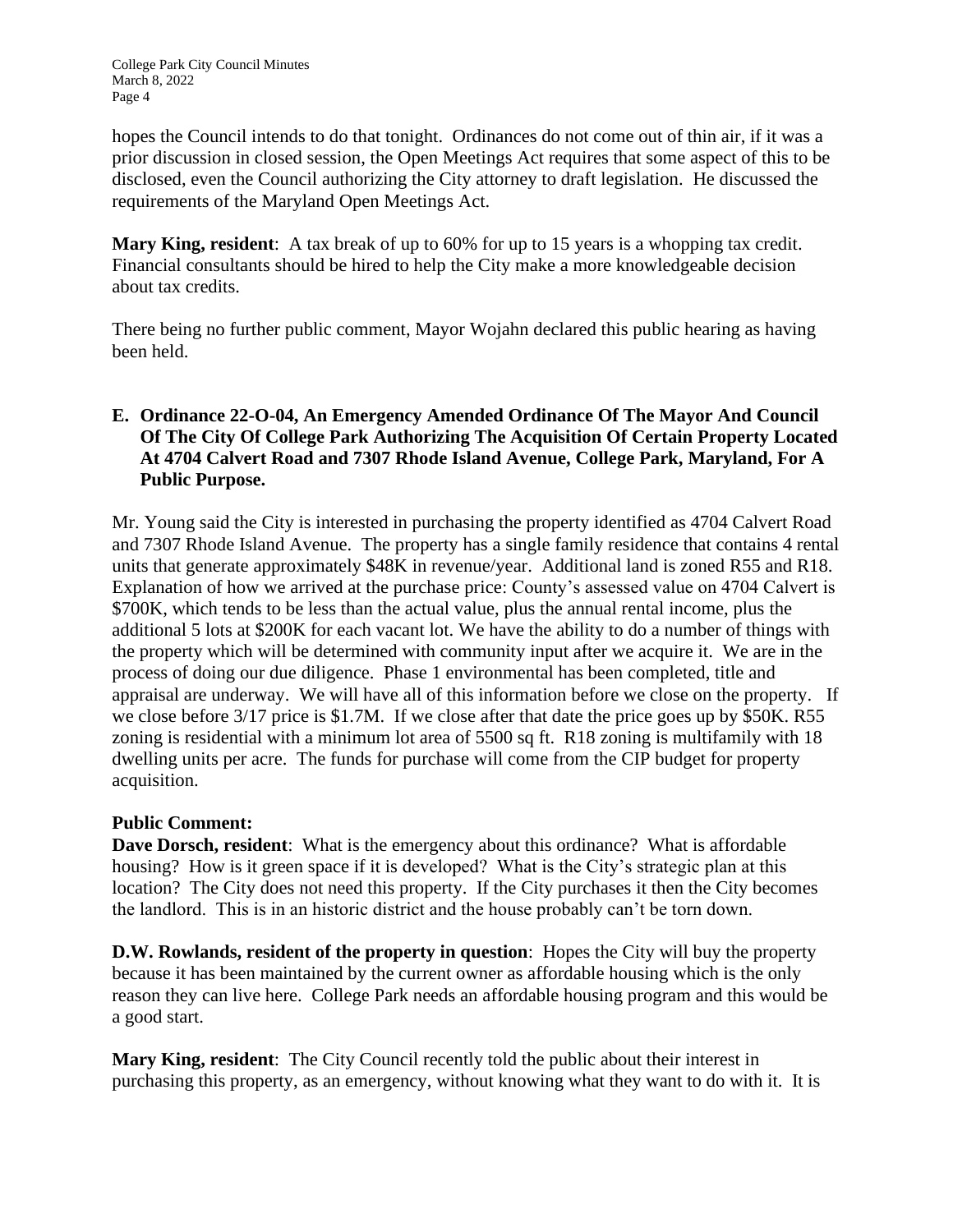not reasonable for the City to pay this much for open space. If there is an emergency it has been created by the parties involved. An extra \$50K is a spurious reason to call this an emergency.

**Alaina Pitt, resident**: Not pleased with the process or with the haste with which the seller tried to push this through, but is in favor of the purchase. We are in a housing crisis. People need housing, this is next to the metro, putting housing in the vicinity of transit meets many different goals, and hopes that is what we pursue.

Mary Cook, resident: Concerned about the process of this acquisition. Staff knew a year ago that this property was going to be sold; it was discussed at an APC meeting. Staff should have brought it to you immediately. They are aware of the neighborhood and should have known the neighborhood would have been concerned. Making the decision without viewing this within the context of the budget is unwise.

There being no further public comment, Mayor Wojahn declared this public hearing as having been held.

**Consent Agenda**: A motion was made by Councilmember Mitchell and seconded by Councilmember Esters to adopt the Consent Agenda, which consisted of the following items:

| $22 - R - 05$ | <b>Resolution Of The Mayor And Council Of The City Of College Park Adopting The</b><br><b>Recommendation Of The Advisory Planning</b><br><b>Commission Regarding Variance Application Number CPV-2022-02, 6909 Rhode</b><br>Island Avenue, College Park, Maryland, Recommending Approval Of A 10.0% Lot<br>Coverage Variance From Section 27-442(C) Table II Of The Prince George's County<br><b>Zoning Ordinance, For An Addition.</b> |
|---------------|-----------------------------------------------------------------------------------------------------------------------------------------------------------------------------------------------------------------------------------------------------------------------------------------------------------------------------------------------------------------------------------------------------------------------------------------|
| $22 - G - 37$ | Award renewal contracts for employees' health, dental and worker's compensation<br>insurance coverages, and the City's general liability insurances, for FY 2023 for a total<br>budgeted cost of \$1,874,182.                                                                                                                                                                                                                           |
| $22 - G - 38$ | Approval of a contract amendment in substantially the form attached to the Consultant<br>Agreement with Mead and Hunt, Inc. for additional services in the amount of<br>\$33,394.36 to complete design of the Hollywood Road sidewalk project.                                                                                                                                                                                          |
| $22 - G - 43$ | Authorize staff to contract with Cable Video Specialists, Inc. in the amount of<br>\$63,310.58 to purchase the Cablecast hardware, software, warranties, and installation<br>services as described in the attached quote. Council waives its regular procurement<br>process to authorize this purchase.                                                                                                                                 |
| $22 - G - 50$ | Approval of minutes from the February 1, 2022 Worksession; February 1, 2022<br><b>Special Session.</b>                                                                                                                                                                                                                                                                                                                                  |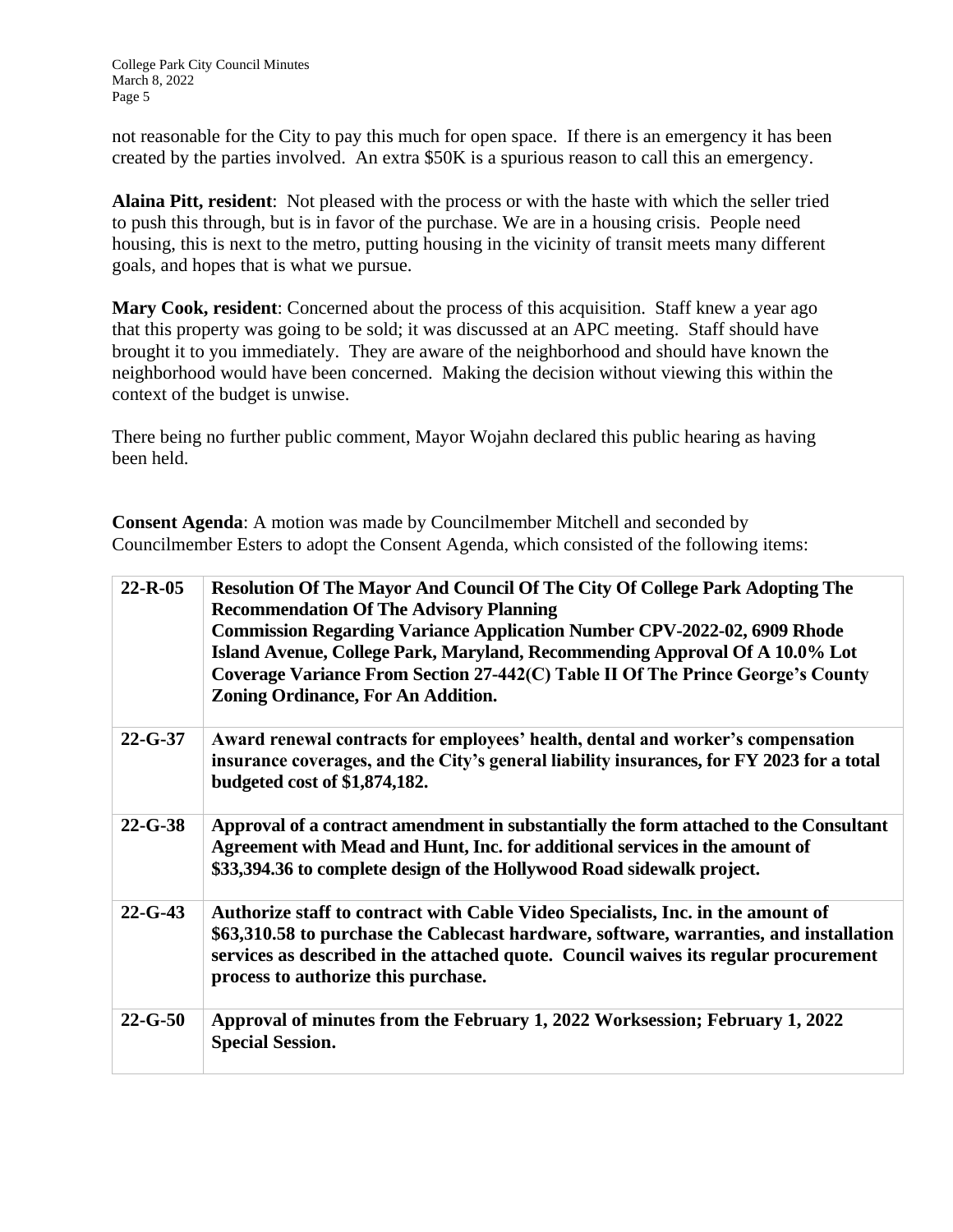| $22 - G - 42$ | Approval of a letter to the Prince George's County Council, the County Executive, and |
|---------------|---------------------------------------------------------------------------------------|
|               | Maryland-National Capital Park and Planning Commission, expressing the City's         |
|               | interest in partnering on an M-NCPPC Community Center in north College Park.          |

**The motion passed 8-0.**

## **22-G-39 Council consideration of the petition request for traffic calming in the 4600 block of Guilford Road**

**A motion was made by Councilmember Adams and seconded by Councilmember Rigg to approve the installation of speed humps in the 4600 block of Guilford Road between Rhode Island Avenue and Harvard Road, and direct the City Engineer to site the device at his discretion.**

Councilmember Adams said he understands the engineering analysis said the speed warrant was not met, but he knows the road and believes traffic calming is needed. He does not believe the device will be sited in front of Ms. Ghee's home.

Councilmember Rigg said we go through a lot of effort to do the traffic study but Council historically approves traffic calming without both warrants being met. Perhaps we should consider a different approach.

#### **The motion passed 8-0.**

## **22-R-06 Adoption of a Resolution confirming the City's participation in the renewal of the Greater College Park RISE Zone application**

**A motion was made by Councilmember Kennedy and seconded by Councilmember Whitney that the City Council adopt Resolution 22-R-06 to authorize the City's continued participation in the Greater College Park RISE Zone as generally described in the Resolution and attached draft application for a period of five years, set the real property tax credit level for qualified development as provided in the Resolution, and authorize rental assistance to qualified businesses to become part of the RISE zone program.** 

Mayor Wojahn stated that a public hearing was held earlier this evening so there would be no public comment at this time.

Councilmember Kennedy said she generally supports tax credits because they bring in money we don't already have, and gets development done more quickly.

Councilmember Mackie said she is usually more conservative with tax credits but supports this one because it is going toward building businesses.

Councilmember Kabir said if we don't get the development we won't get the taxes. The limit is the maximum that we can give, but we don't always have to give that amount.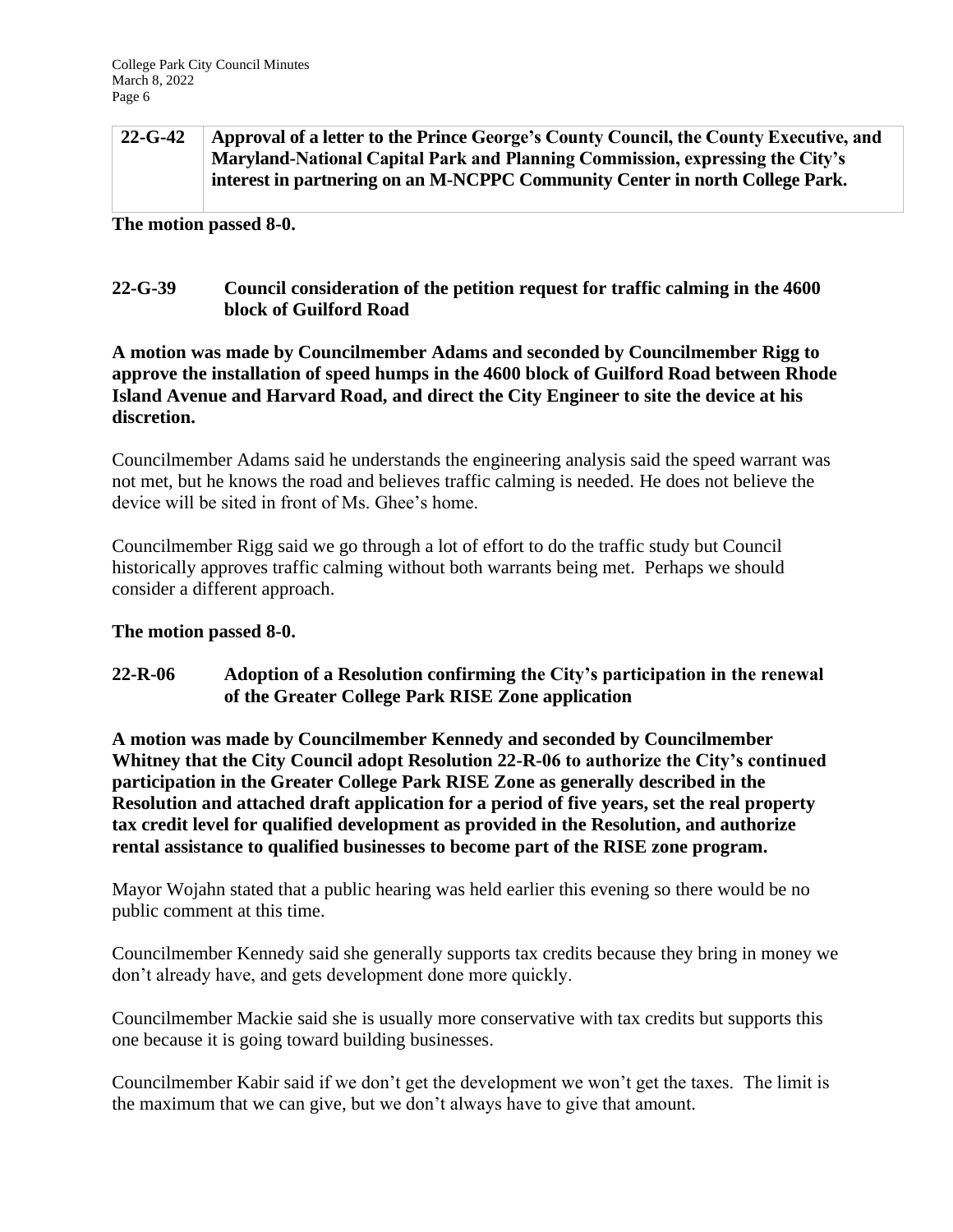Councilmember Mitchell described this as another tool in our toolkit to bring about a new change in College Park to attract the businesses we want here.

Councilmember Rigg agreed and said we have a track record of attracting high quality businesses and we need to keep the momentum going. The more commercial development we can attract to our City the less the full tax burden of City services fall on our residents.

Councilmember Whitney said the more businesses we can attract to our City, the more this becomes the place to be.

**The motion passed 8-0.**

## **22-G-41 Approval of additional FY 22 public school education grants to Cherokee Lane Elementary School and Hollywood Elementary School**

Carolyn Bernache, Chair, Education Advisory Committee and Kiaisha Barber, Director, YFSS said the Education Advisory Committee is bringing forward two additional public school grants tonight. Dr. Bernache described the grants for Cherokee Lane Elementary School for \$2,750 and for Hollywood Elementary School for \$8,000.

**A motion was made by Councilmember Mackie and seconded by Councilmember Mitchell that the City Council award the following FY 22 Education Grants: 1) \$2,750 to Cherokee Lane Elementary School, and 2) \$8,000 to Hollywood Elementary School. The total of these awards is \$10,750 which is budgeted in the FY 2022 budget.**

**The motion passed 8-0.**

**22-O-02 Adoption of Ordinance 22-O-02, An Ordinance to amend the Fiscal Year 2022 Budget (FY 2022 Budget Amendment #2) to transfer the recovery of lost revenue of \$10M from the ARPA allocation**

**A motion was made by Councilmember Mitchell and seconded by Councilmember Whitney to adopt Ordinance 22-O-02, An Ordinance of the Mayor and Council of the City of College Park to amend the Fiscal Year 2022 Budget (FY 2022 Budget Amendment #2) to transfer the recovery of lost revenue of \$10M from the City's ARPA allocation fund to the General Fund.**

Mayor Wojahn stated that a public hearing was held earlier this evening so there would be no public comment at this time.

#### **The motion passed 8-0.**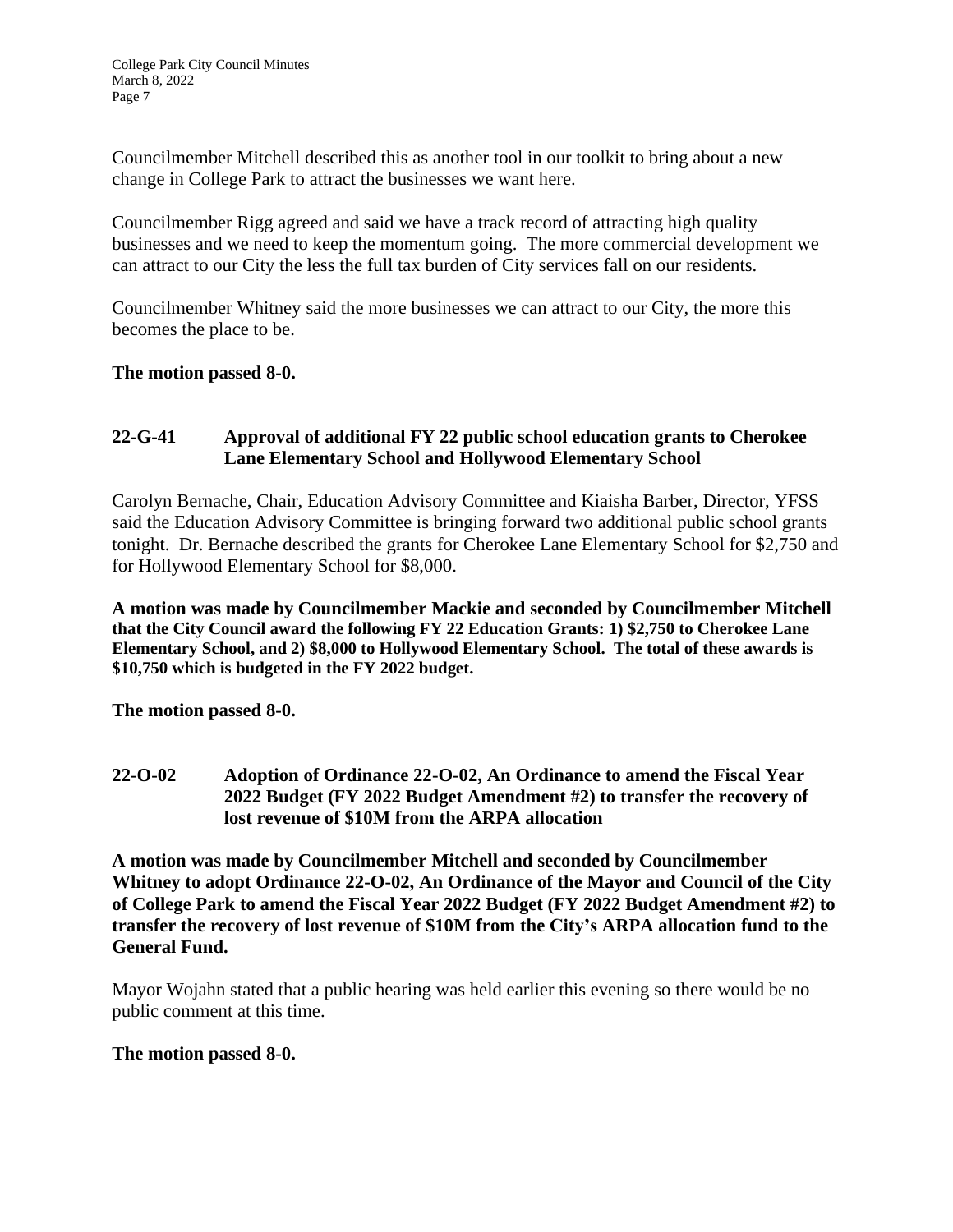College Park City Council Minutes March 8, 2022 Page 8

**22-O-03 Adoption of Ordinance 22-O-03, an Ordinance Of The Mayor And Council Of The City Of College Park, Amending Chapter 175 "Taxation", Article IV, "Revitalization Tax Credit", §175-10 "Eligibility Criteria" To Authorize The Mayor And Council To Approve A Level Two Tax Credit For A Property That Has Received Authority From Prince George's County For A Payment In Lieu Of Taxes Under §7-506.1 Of The Taxation-Property Article, Annotated Code Of Maryland.**

**A motion was made by Councilmember Rigg and seconded by Councilmember Adams to adopt Ordinance 22-O-03, an Ordinance Of The Mayor And Council Of The City Of College Park, to amend the City Code Section 175-10 to allow for greater flexibility with respect to the duration and amount of a revitalization tax credit when Prince George's County authorizes a payment in lieu of taxes for a property under §7-506.1 of the Taxation-Property Article, Annotated Code of Maryland.**

Mayor Wojahn stated that a public hearing was held earlier this evening so there would be no public comment at this time.

Councilmember Rigg said the opportunity to create incentives for affordable housing provides another economic tool to achieve our Strategic Plan goals.

Councilmember Kabir said we are not talking about a specific development, we are only looking at an ordinance that will enable us to provide a tax credit if we choose. We will need to look into the definition of affordable housing, the location, and the impact the development will offer to the community.

**The motion passed 8-0.**

**22-O-04 Adoption of 22-O-04, An Emergency Amended Ordinance Of The Mayor And Council Of The City Of College Park Authorizing The Acquisition Of Certain Property Located At 4704 Calvert Road and 7307 Rhode Island Avenue, College Park, Maryland, For A Public Purpose**.

**A motion was made by Councilmember Rigg and seconded by Councilmember Adams to adopt Ordinance 22-O-04, an Emergency Amended Ordinance Of The Mayor And Council Of The City Of College Park Authorizing The Acquisition Of Certain Property Located At 4704 Calvert Road And 7307 Rhode Island Avenue, College Park, Maryland, For A Public Purpose.**

Mayor Wojahn stated that a public hearing was held earlier this evening so there would be no public comment at this time.

Councilmember Rigg said this presents a unique opportunity this Council may not see again. The house is currently affordable housing; if the City doesn't act with a high degree of agility the opportunity will be lost. This is linked to a stated strategic plan goal around affordable housing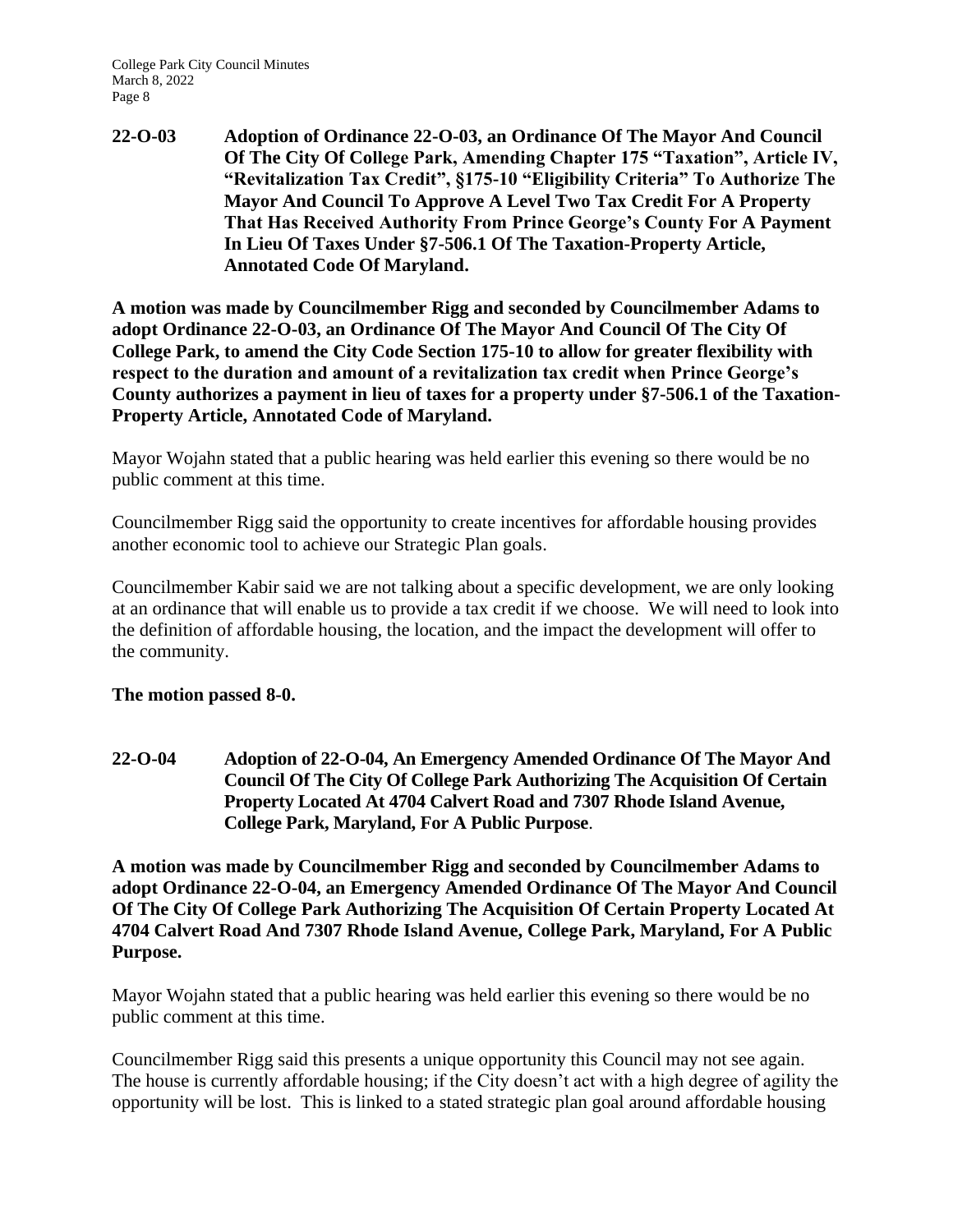and around green/open space. Doing either would be in line with our strategic plan goals. This opportunity came up quickly and was presented to us by a resident.

Councilmember Mitchell thanked staff for bringing this to us. We have been as transparent as we could be. We should move forward with this and will seek input from residents about the use of this property.

Councilmember Kabir supported the contract of sale but struggled with the process. There is no point voting otherwise tonight because we would have to pay more. The understands the sentiment of the community. Question about the appraisal: we usually do the appraisal before we buy the property.

Councilmember Adams described this as a great opportunity and hopes we will move in a similar expedited way to meet our strategic goals no matter what district it was in.

Ms. Sevalia asked what the public process will be? No specifics yet about timing but we will do our usual public notice.

## **The motion passed 8-0.**

## **22-G-40 Presentation and possible action on the request to amend Detailed Site Plan 09028-2 for MSquare/Discovery District**

Ms. Schum said this is an amendment to a DSP that has already been approved. There are 2 ways a DSP can be amended – minor amendment or major amendment. Minor amendment is reviewed and approved at the staff level by the Planning Director. Major amendment goes before the Planning Board, has a public hearing, and takes longer. Tonight's agenda item is not to take a formal position on the amendment. It is a request from the applicant that the City support the amendment to the DSP through the limited minor amendment process. The County Planning Director is asking College Park to weigh in on how this should be handled – as either a limited minor amendment or as a major amendment.

Councilmember Mackie asked about a traffic study. The response was that the traffic study is old and they have not been required to do a new one.

Councilmember Rigg asked about the staff recommendation. Ms. Schum said that staff thinks the nature of the changes are major, not minor. Staff put forward suggestions to the applicant that would have more staff support, but the applicant didn't move forward with that recommendation and preferred to present the question to Council. If Council supports the changes, it can go forward as a minor amendment; but if Council has any heartburn, you should recommend the major amendment process.

Councilmember Adams asked if handling this as a minor amendment would set a precedent. Ms. Schum said that the precedent does concern her. She hasn't seen a minor amendment that is as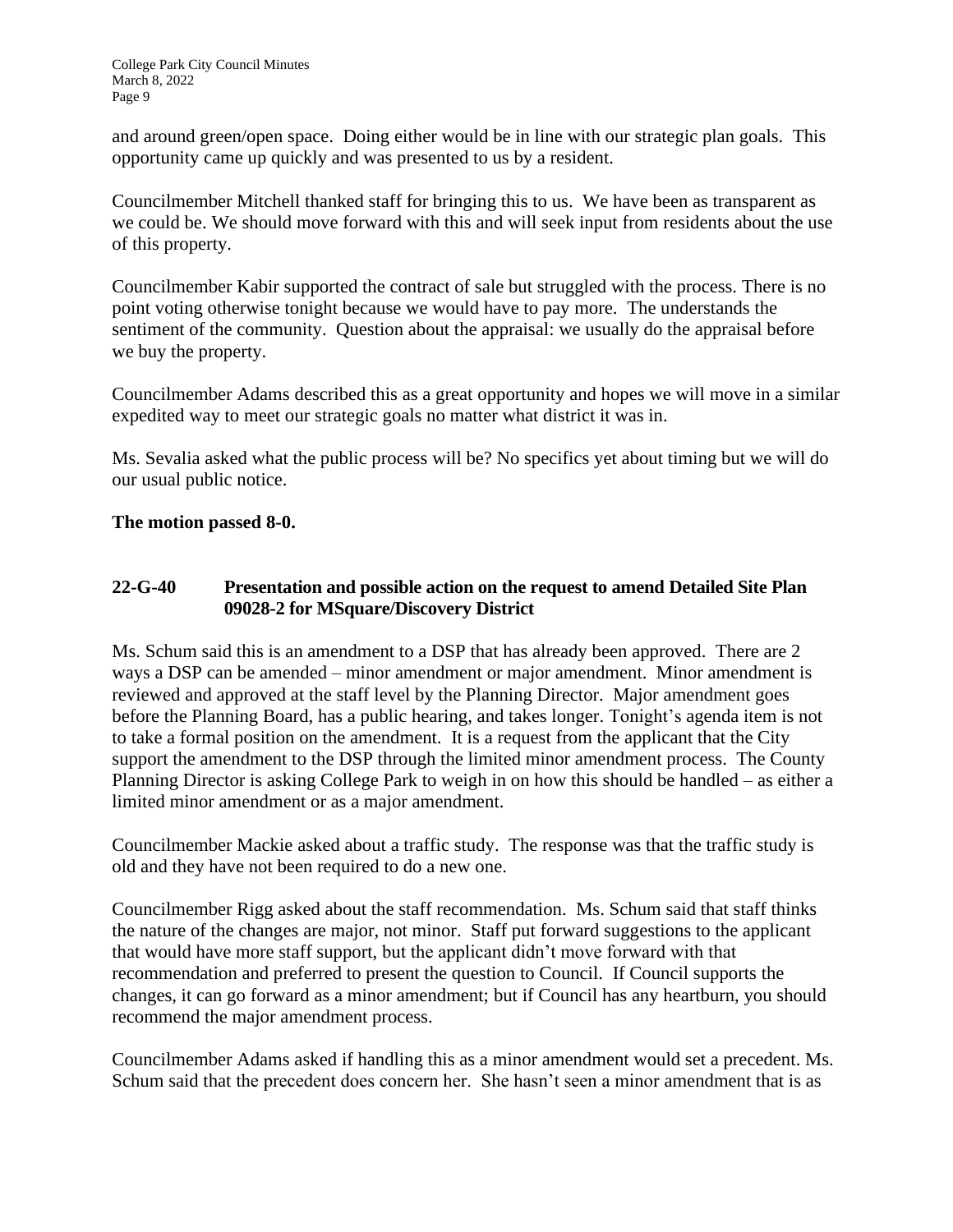expansive as this one. But if you like what you see, it makes sense to move forward with the limited minor amendment.

Mr. Young said there is an opportunity to look at this from a broader lens beyond just the Planning lens, so if Council is comfortable with what you see, we can forward our recommendation to the Planning Board.

Councilmember Kabir said the traffic study was done before the proposed changes. Ms. Schum said this particular amendment does not involve an increase in density and doesn't generate the need for a traffic study. If they add density, a new DSP would come forward that would address traffic impacts.

Tom Haller, attorney for the applicant, with Dean Lopez and Ed Maginnis: Mr. Haller said he has been before Council many times over 15 years on this project. This is a great location and a successful office park. When opportunities arise you need to act quickly. Corporate Office Properties Trust (COPT) has built these buildings speculatively. So far, the buildings are in the Town of Riverdale Park. This is the first one in the City of College Park. They are not seeking to increase the square footage or the number of buildings. This is to reorient the buildings to create more opportunity in the future.

Dean Lopez, COPT/M Square Properties, LLC: This joint venture is 15 years old. The demand is opportunistic and time sensitive. They are out of space. The difference between a minor and major amendment could be 6 months. The Site Plan is 11 years old. They want to rearrange the buildings to make more sense as a modern office park. It will have the same density and same uses as the approved plan. The buildings would be rotated and the garage would be moved to create a new pad for another office building. It creates a zone to add a public/private amenity space. Development will proceed in phases. The  $3<sup>rd</sup>$  building would be built in conjunction with the parking structure. Expect about \$185,000 per building per year to accrue to College Park.

Councilmember Adams said he spoke with the developer last week. He would like to see a hiker/biker trail incorporated more into the design. He wants the Council to move this forward expeditiously.

Councilmember Esters asked what the impact on the project would be if they add six months to the timeline. Councilmember Mackie is concerned that there hasn't been a traffic study done recently.

Mr. Haller said this property went through the subdivision process with a traffic study in 2012 and again in 2016. As they move forward in the future and increase density will have to do it again. He added that the last traffic study did not anticipate the Purple Line.

**A motion was made by Councilmember Rigg and seconded by Councilmember Whitney that the City Council support M Square Associates, LLC's application DSP-09028-02 being accepted and processed as a Limited Minor Amendment for approval by the County Planning Director, and authorize the City Manager or his designee to provide written confirmation to the County Planning Director.**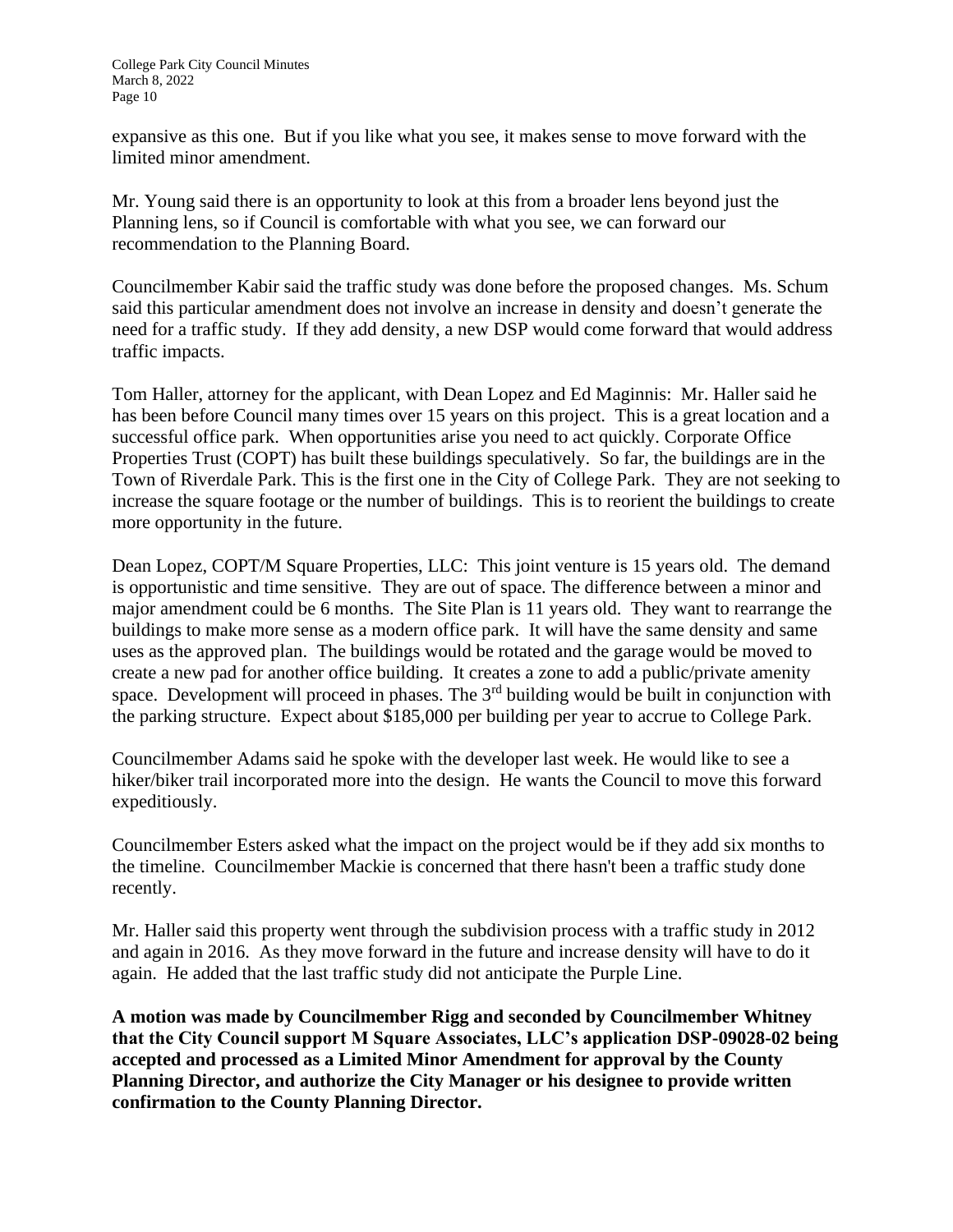College Park City Council Minutes March 8, 2022 Page 11

Councilmember Rigg said it serves the City's best interest to be pragmatic about this, and we will likely see this again.

There were no comments from the audience or the Council.

Mayor Wojahn said he is glad to see this evolve into more of an urban office park, to engage more with the street front, the plaza space, and wants to see more retail.

Councilmember Rigg and Mayor Wojahn also disclosed they have had conversations with the applicant.

### **The motion passed 8-0.**

**ADJOURN:** A motion was made by Councilmember Mackie and seconded by Councilmember Esters to adjourn the regular meeting and reconvene in a Closed Session. Mayor Wojahn read the Closing Statement:

Pursuant to the statutory authority of the Maryland Annotated Code, General Provisions Art. § 3-305(b), the Mayor and Council of the City of College Park are providing notice that they will meet in a closed session after the meeting to discuss the appointment, employment, assignment, promotion, discipline, demotion, compensation, removal, resignation, or performance evaluation of appointees, employees, or officials over whom this public body has jurisdiction. Specifically, the Mayor and Council will review applications for the Restorative Justice Commission and will discuss the timeline and process for the City Manager's Performance Evaluation. They will not return to open session after the Closed Session ends.

The motion passed 8-0 and the Regular Meeting ended at 10:20 p.m.

Janeen S. Miller Date City Clerk Approved

\_\_\_\_\_\_\_\_\_\_\_\_\_\_\_\_\_\_\_\_\_\_\_\_\_\_\_\_\_\_\_\_

## **CLOSED SESSION March 8, 2022**

On Tuesday, March 8, 2022, at the conclusion of the Regular Meeting, a motion was made by Councilmember Mackie and seconded by Councilmember Esters to adjourn the regular meeting and reconvene in a Closed Session. Mayor Wojahn read the Closing Statement:

Pursuant to the statutory authority of the Maryland Annotated Code, General Provisions